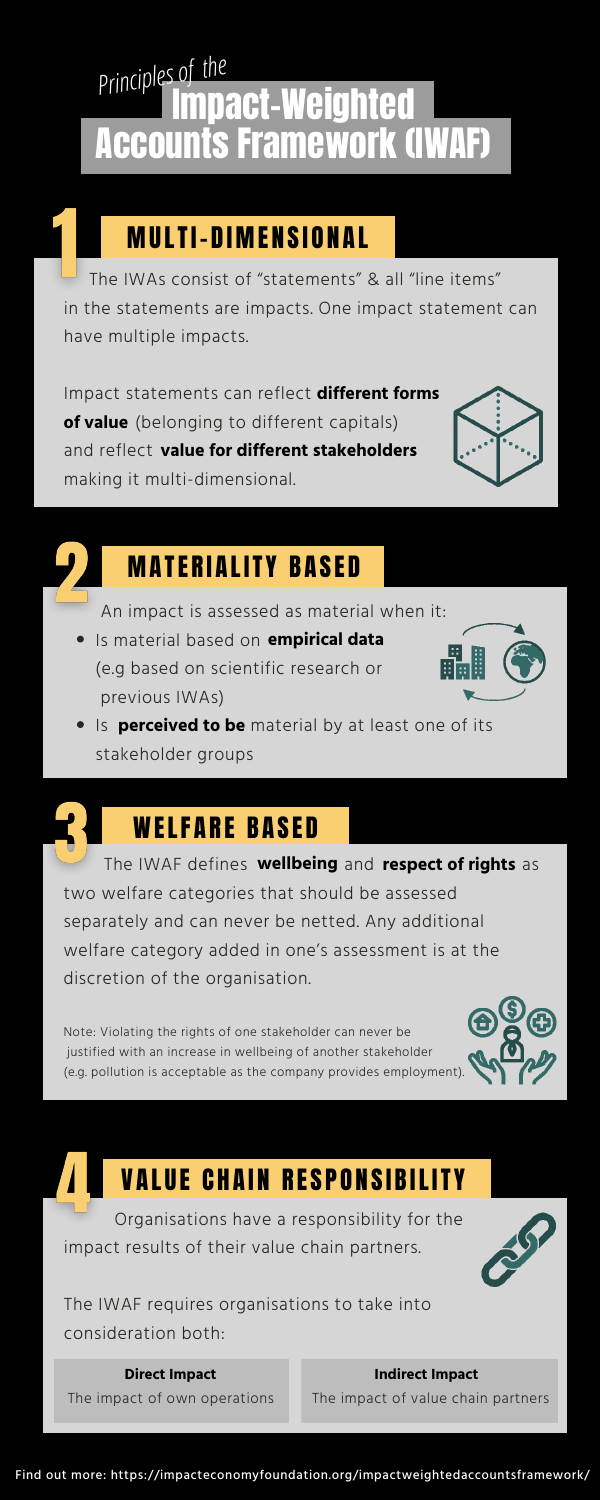Impact in impact pathways is defined with respect to a reference. These references should be clearly described in impact calculations.



Both the absolute and marginal reference are assessed within the IWAs.

Impact is about **outcomes** – how the welfare of stakeholders is specifically affected.



### **COMPLETE REFERENCE VIEW**

In impact pathways, value creation is not directly about the activities (or intentions) of an organisation. It is also not about the inputs (materials and other means used) or outputs (what an organisation can directly control).

Its impact as compared to a no-alternative reference in which no activities occur.

# Ipact-Weighted **Accounts Framework (IWAF)** *Principlesof the*



## **IMPACT-PATHWAY BASED**

E.g "Electric cars lead to CO2 emissions" (This is true and particularly relevant with an absolute reference.)

It is the additional impact as compared to a reference scenario in which alternative activities continue in the

organisation's absence.

E.g "Electric cars limit CO2 emissions" (This is true if the reference are gasoline cars.)

### VALUED IN COMMENSURABLE UNIT

As different impacts have their own quantities and units, valuation needs to be done to allow for comparability. **Valuation is the assessment of the value to stakeholders in a common unit.** This unit is often monetary, with the additional advantage of comparability to financial metrics. **normative desirability of an impact and reflects its**

Note: The wellbeing and respect of rights category (see Principle 3) are assessed separately.



### **Absolute Impact Marginal Impact**